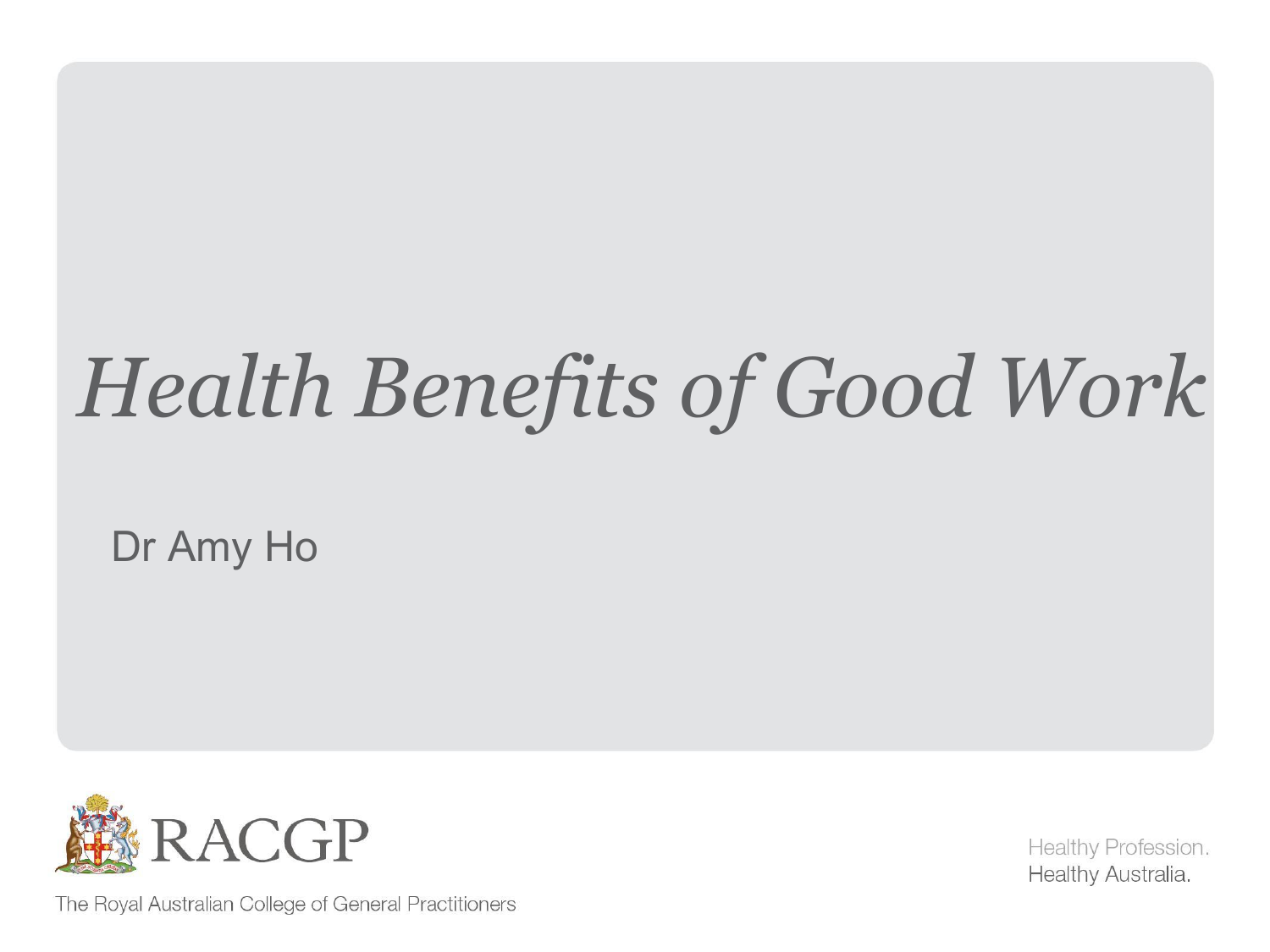### *Issue 1 GP : Manager of Health*



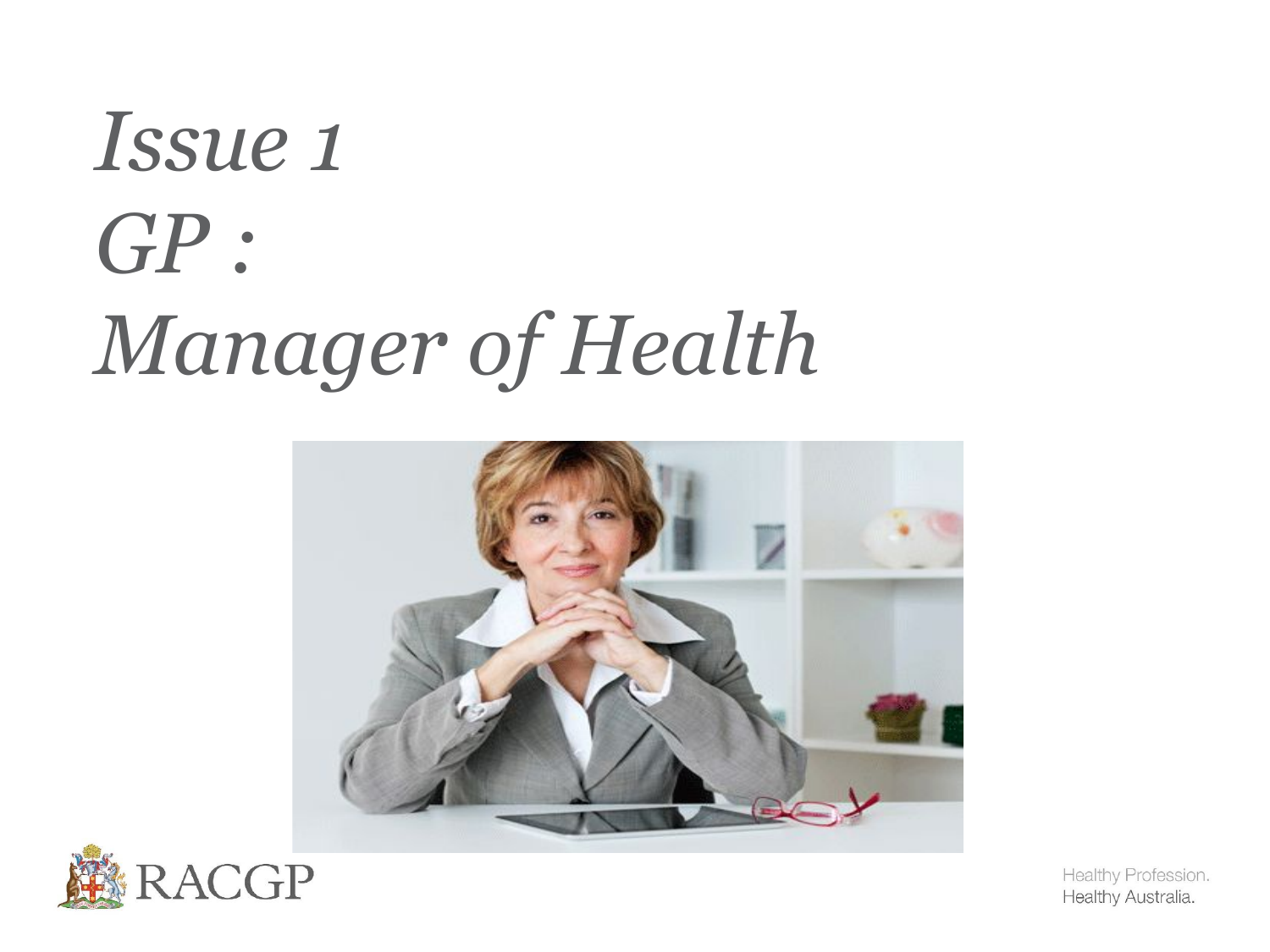### *What is a GP?*

In Australia, the GP:

•Is the first point of contact

•Coordinates the care of patients and refers patients

•Cares for patients:

- in a whole of person approach
- •of all ages, both sexes, across all disease categories
- •over a period of their lifetime
- •Provides advice and education on health care
- •Performs legal processes such as:
	- certification of documents
	- •provision of reports in relation to motor transport or work accidents

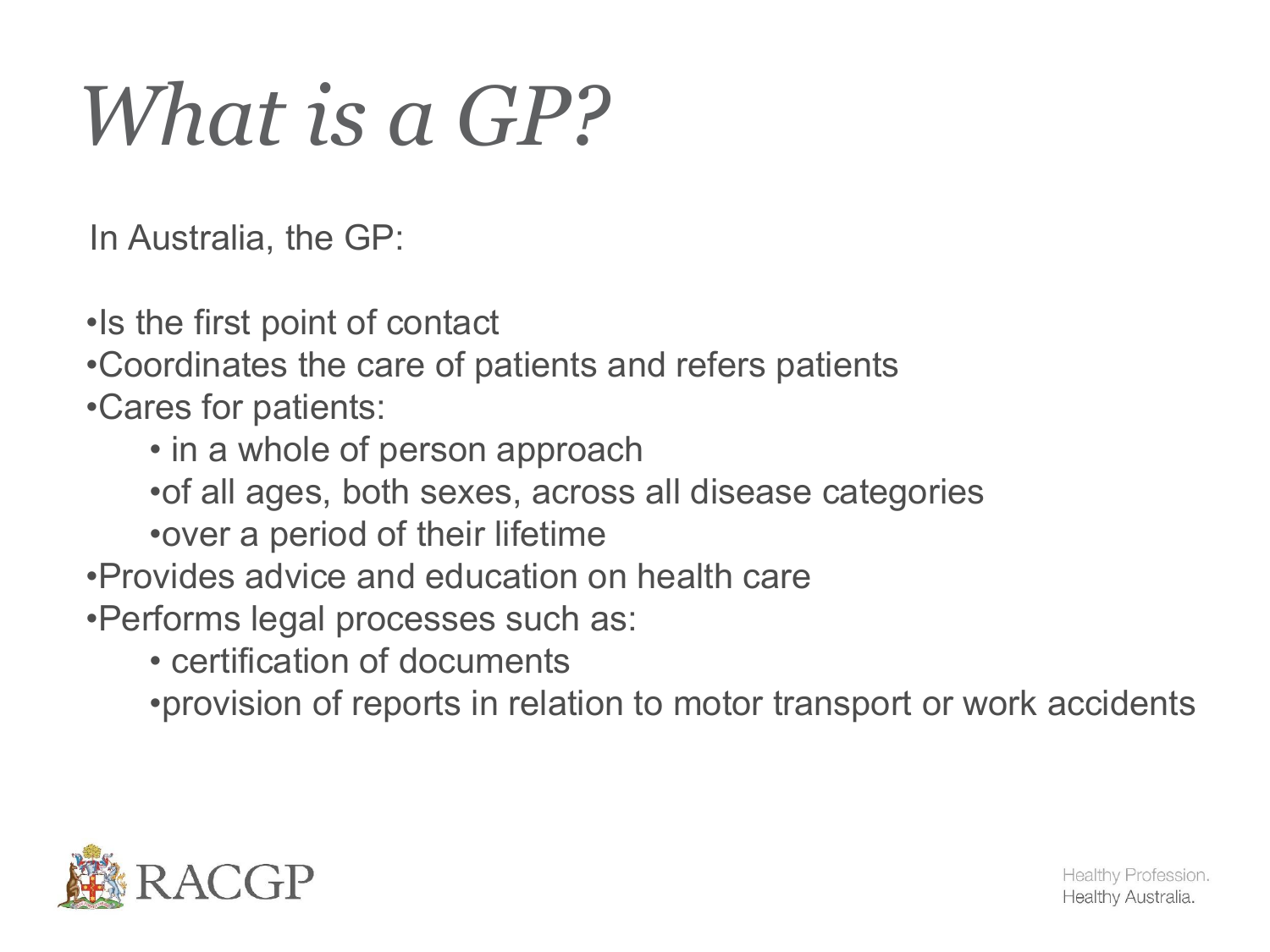# *At the centre of primary care*

As general practice is largely a relationship-based specialty, GP possess a unique combination of characteristics and skills:

- Person centeredness
- Continuity of care
- Whole person care
- Diagnostic and therapeutic skills

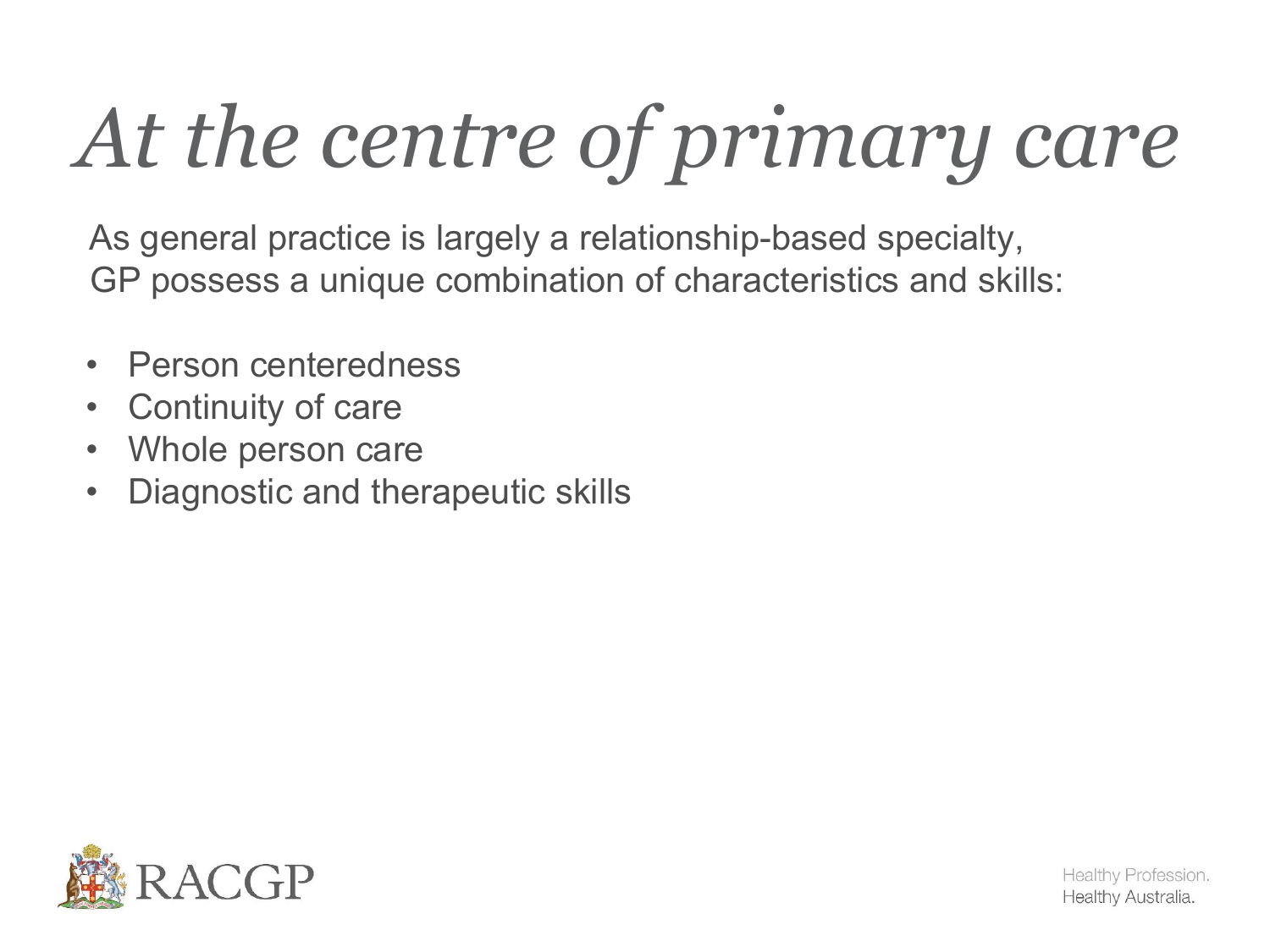### *Patient management*

- Many patients can be managed in general practice. When needed they are referred to specialists by their GP
- Patients are people not cases or statistics, treat them with respect
- GP should be informed of other stakeholders involvement
- Seeing multiple specialists unnecessarily invariably causes wasted resources
- It is vital to include GP in all communication with other specialists and allied health providers, to avoid duplication
- Tests should be initiated by GP. If not, there are ethical and medico-legal risks.

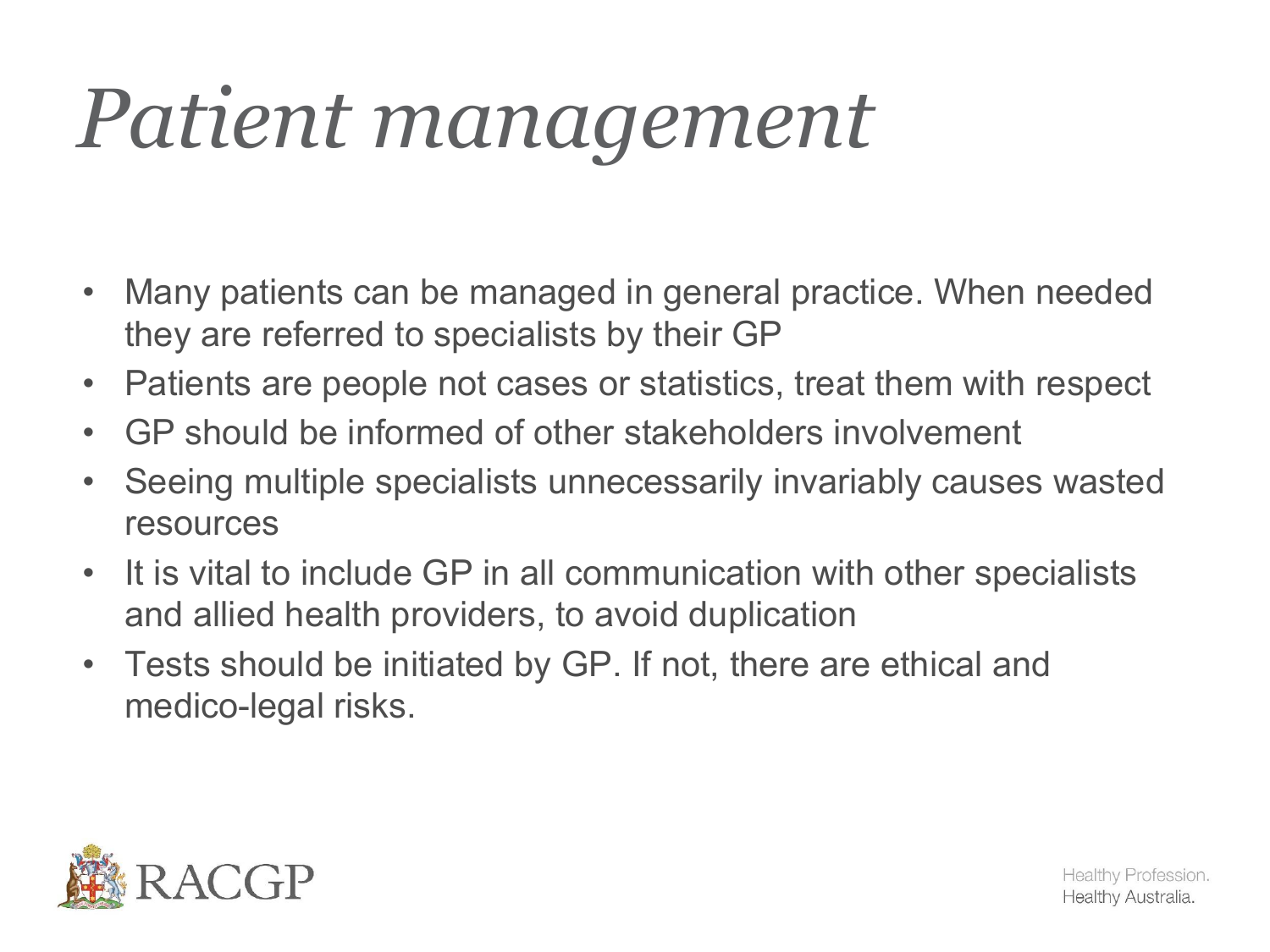### *GPs across the country*

- To date, 34,000 GPs across the country
- 12,000 rural GPs

|                                      | <b>NSW</b> | <b>VIC</b> | QLD    | <b>SA</b> | <b>WA</b> | <b>TAS</b> | NT. | <b>ACT</b> | <b>NAT</b> |
|--------------------------------------|------------|------------|--------|-----------|-----------|------------|-----|------------|------------|
| Head Count <sup>[1]</sup>            | 9,969      | 7,800      | 6,970  | 2,554     | 3,192     | 855        | 595 | 466        | 32,401     |
| <b>FTE</b>                           | 6,388      | 4,901      | 4,031  | 1,483     | 1,718     | 436        | 159 | 249        | 19,365     |
| <b>FWE</b>                           | 7,927      | 5,828      | 4,818  | 1,739     | 1,953     | 476        | 175 | 277        | 23,194     |
| <b>Total Services</b> [11]<br>['000] | 47,199     | 35,297     | 28,243 | 10,136    | 11,898    | 2,818      | 971 | .757       | 138,318    |
| <b>ERPIIII</b> ['000]                | 7,465      | 5,791      | 4,691  | .677      | 2,551     | 514        | 243 | 384        | 23,319     |

Table 1. 2013 - 14 National GP workforce figures

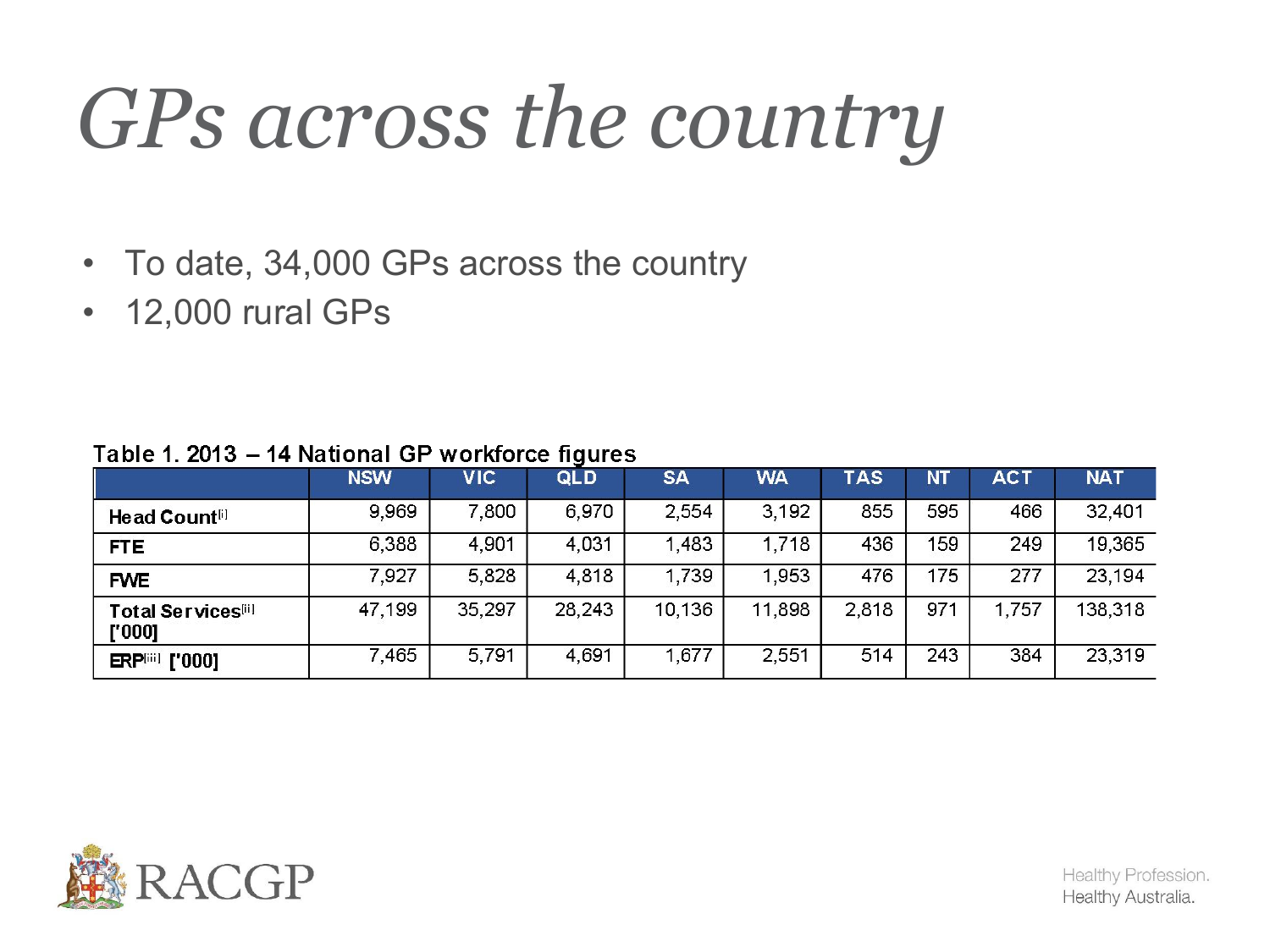

Correct as at Hebrurary 2015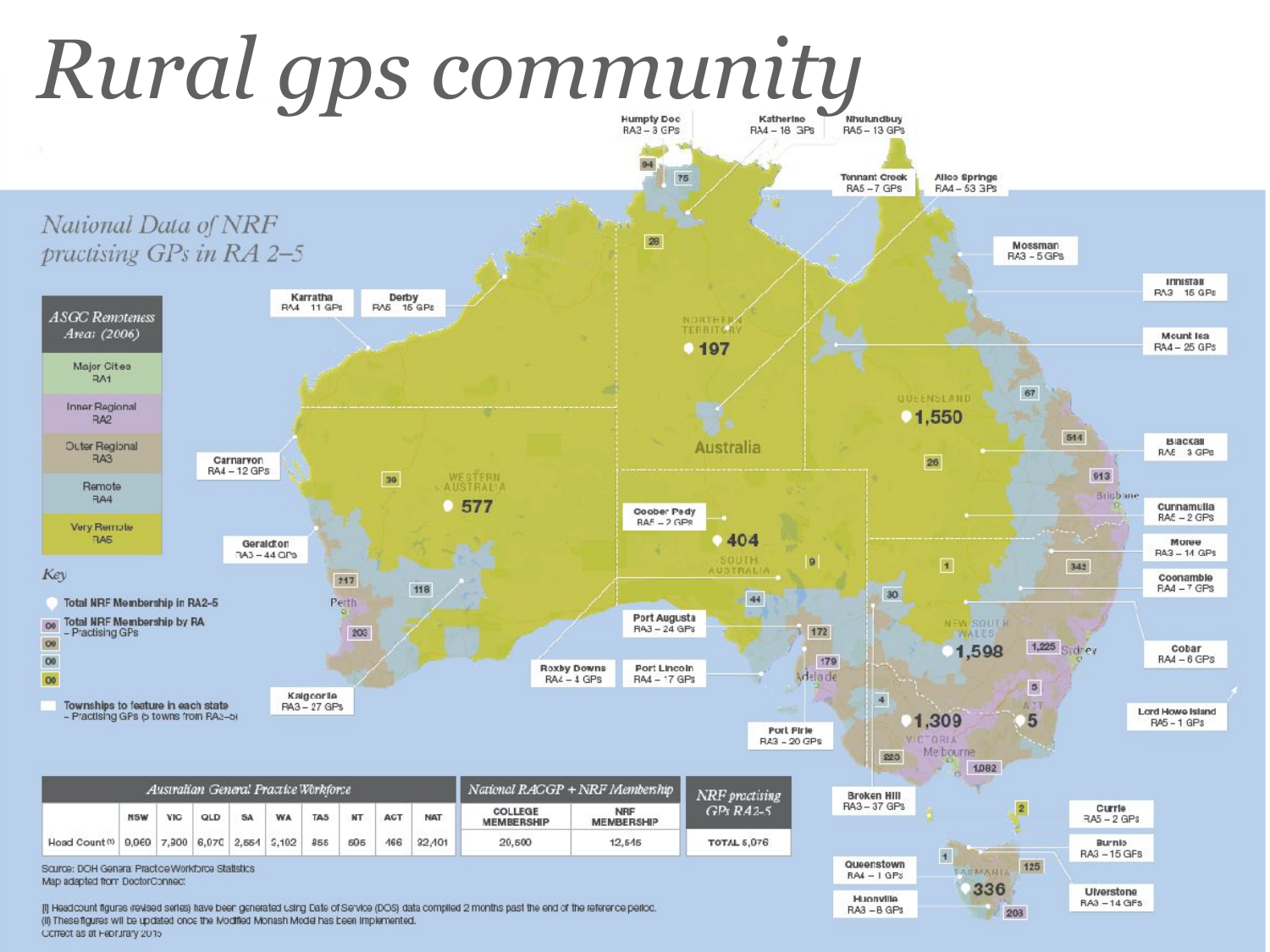*Dr -patient relationship*

• Pre-existing relationship – know the patient and their personal circumstances well

. Referral to other specialists or allied providers with understanding of the patient's need, early intervention.

. Act as their manager of health



.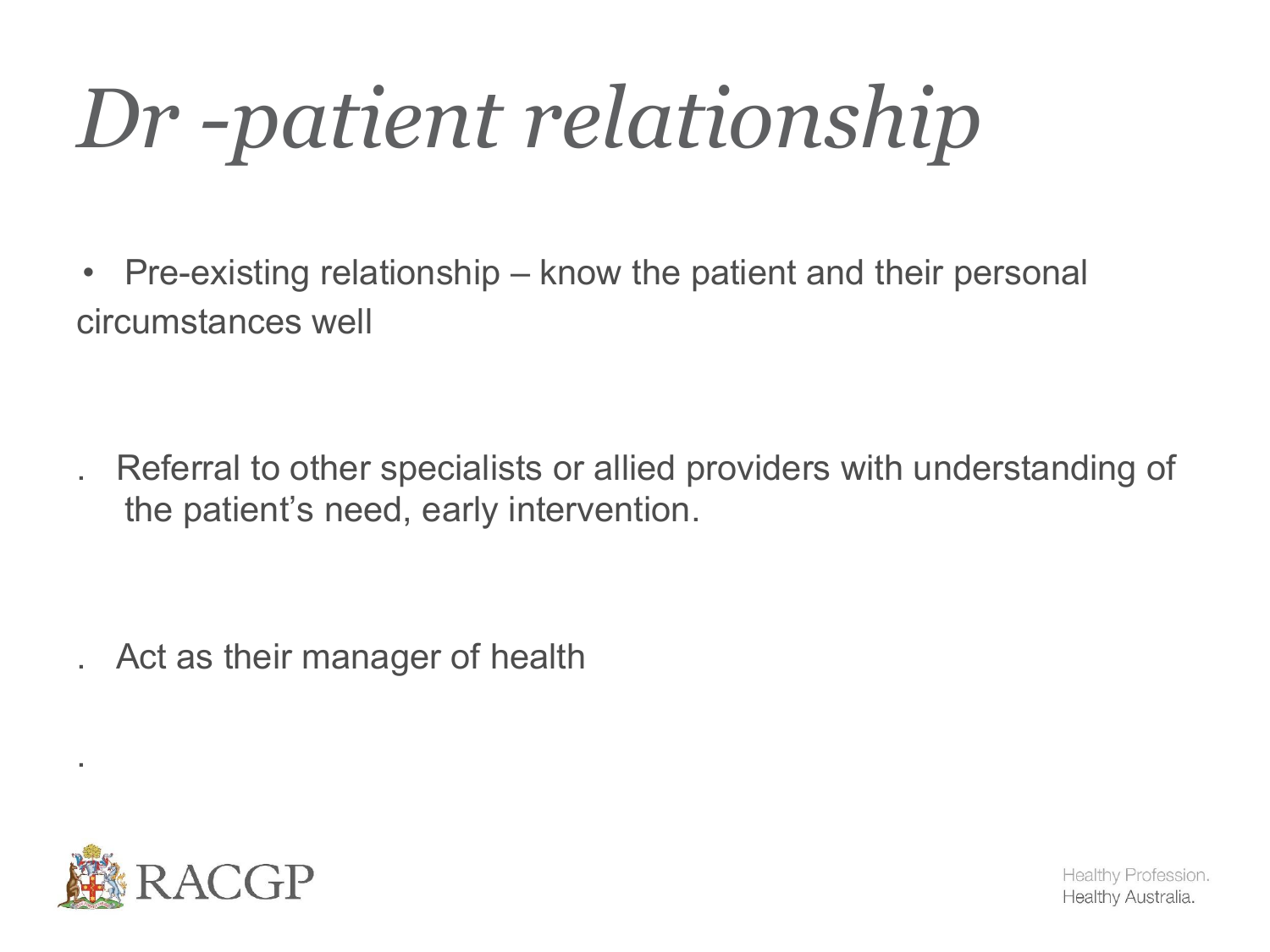### *Issue 2*

### *return to work safely*



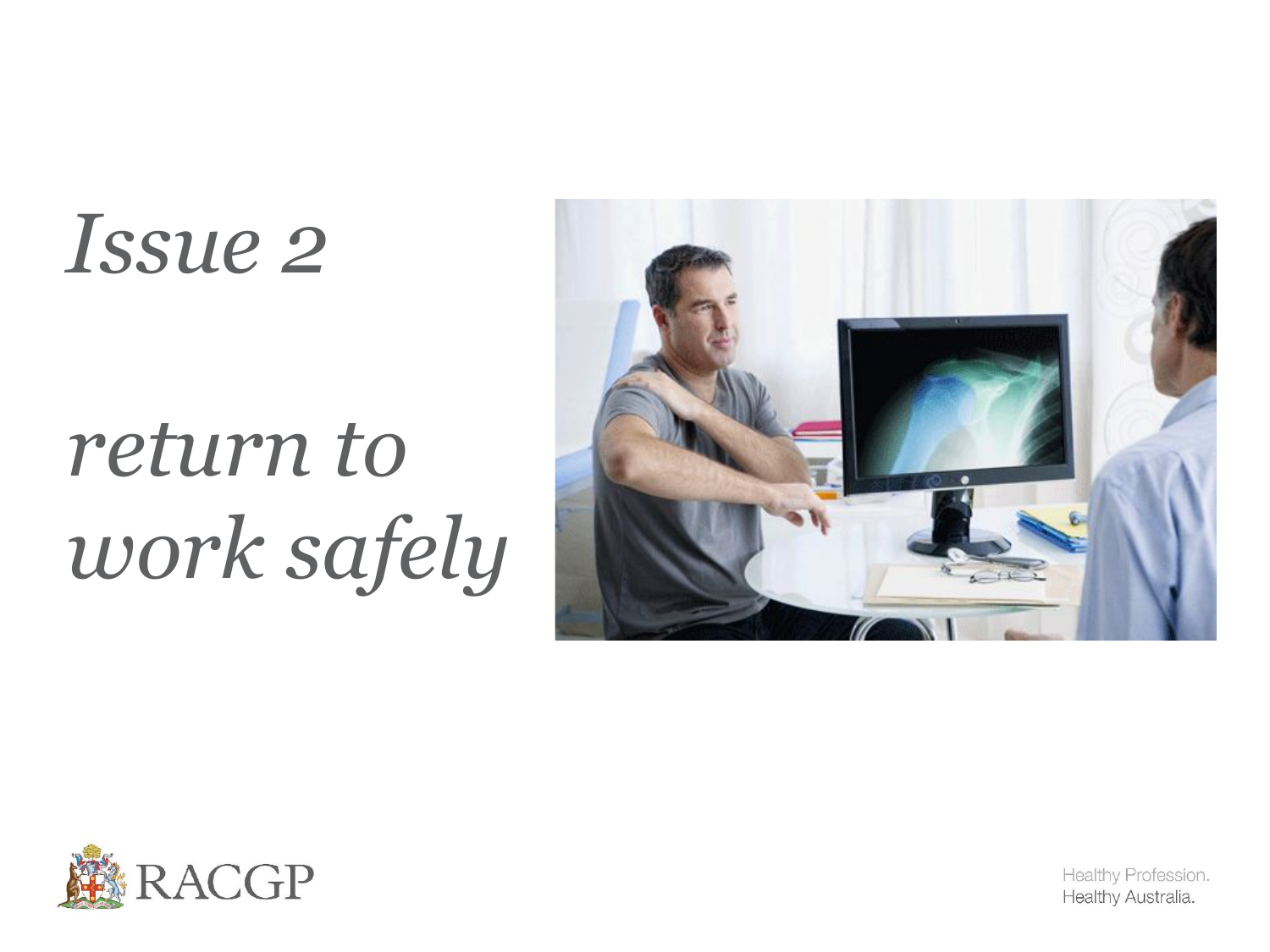**.Evidence based key points:**

\*benefit of work - health and well being \*negative impact of long term absence from work,unempolyment

and disability

\*impact on family, friends and personal supports

\*importance of work in recovery

.Role of GP and physician in helping patients return to work .Need to support GPs and other specialists in this role

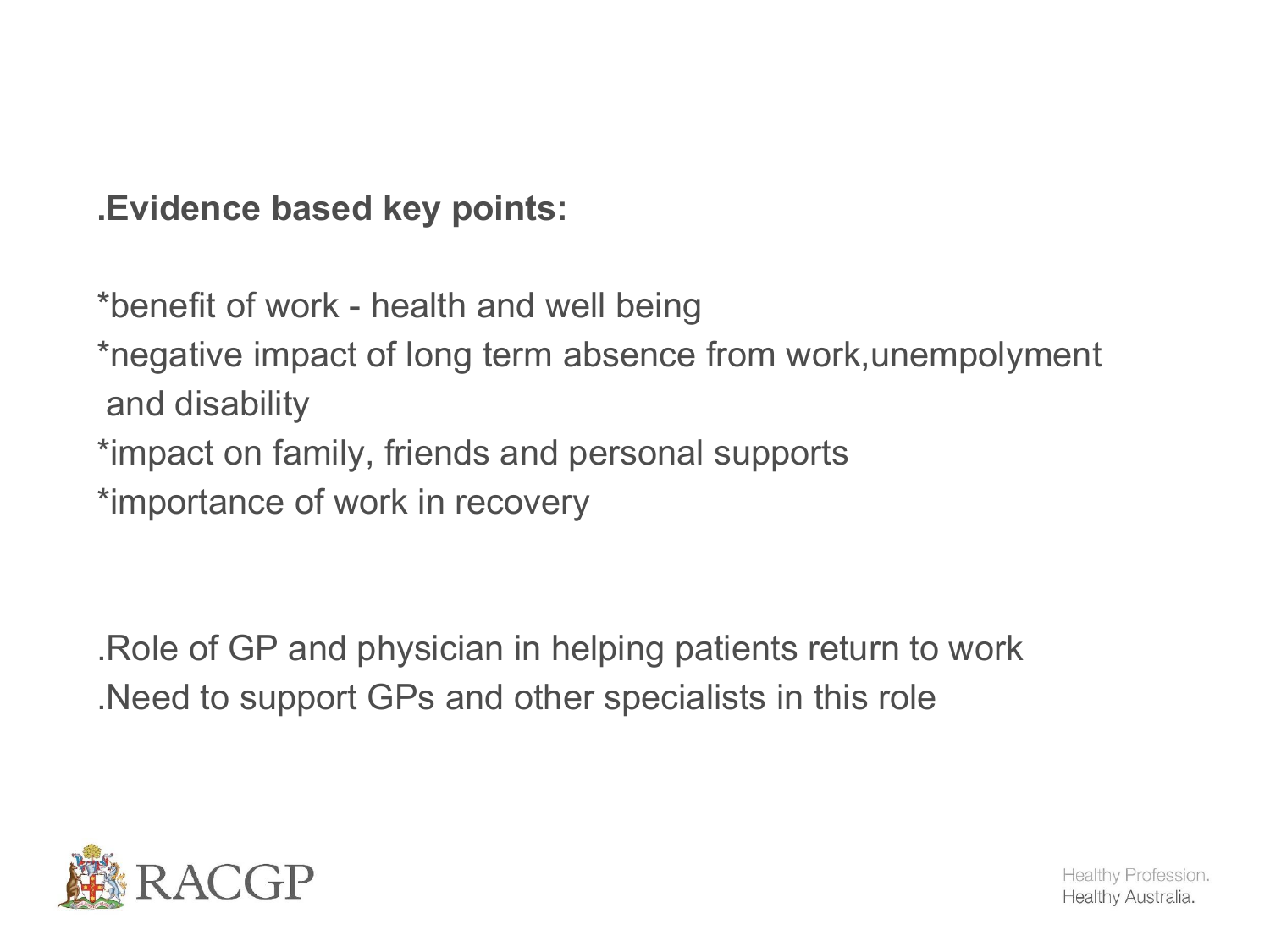## *Return to work safely*

- duty of care is for our patients
- HR at work and business owner
- get workers back to work as soon as possible
- special considerations:
	- Chronic pain management
	- GAD general anxiety disorder often due to bullying at work



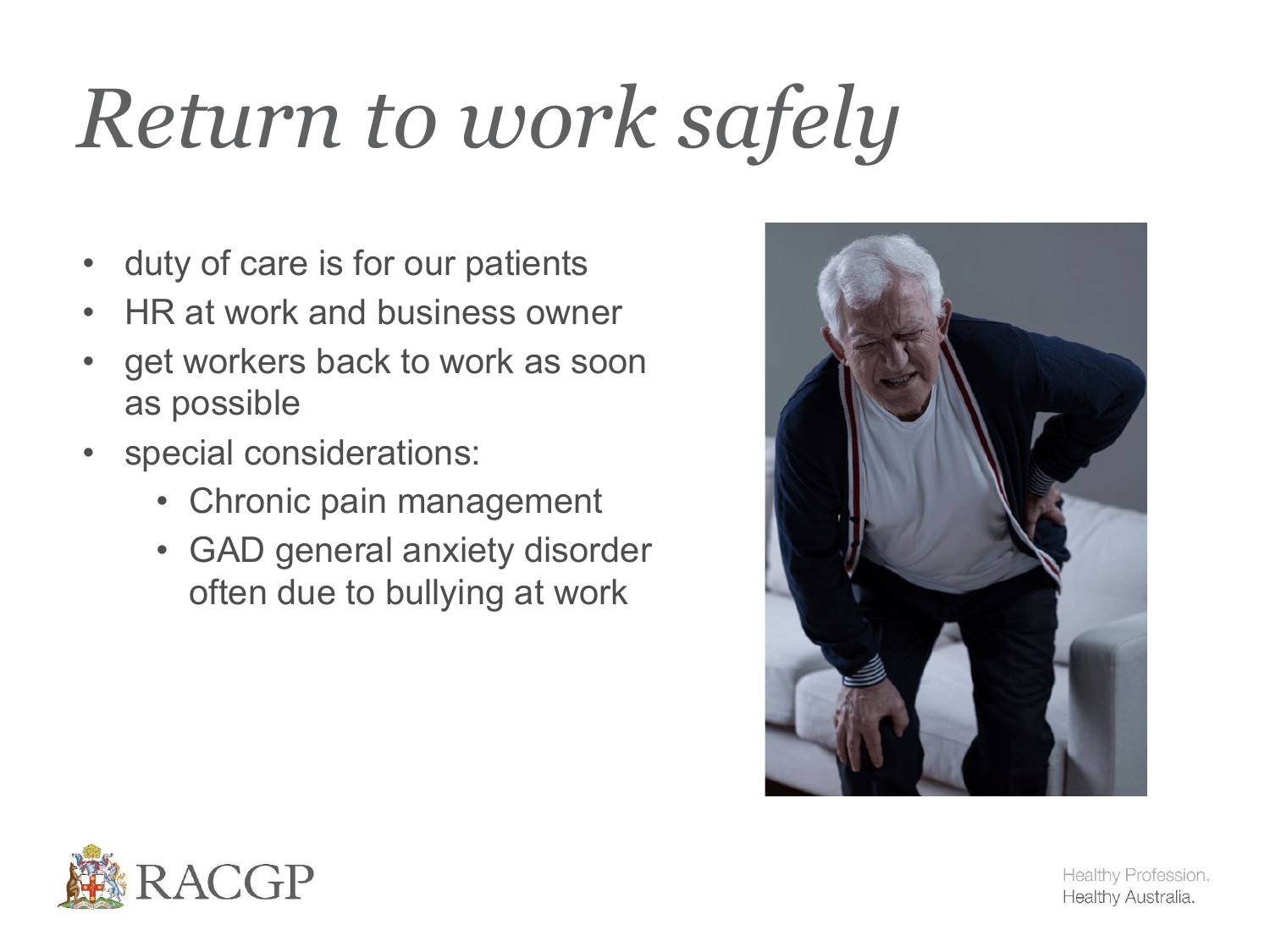### At the individual level

For the assessment of individuals: What is the person's level of functioning?

For individual treatment planning: What treatments or interventions can maximise functioning? For the evaluation of treatment and other interventions: What are the outcomes of the treatment? How useful were the interventions?

For communication among physicians, nurses, physiotherapists, occupational therapists and other health workers, social service workers and community agencies (should a question follow this sentence?)

For self-evaluation by consumers: How would I rate my capacity in mobility or communication?

### At the institutional level

For educational and training purposes

For resource planning and development: What health care and other services will be needed? For quality improvement: How well do we serve our clients? What basic indicators for quality assurance are valid and reliable?

For management and outcome evaluation: How useful are the services we are providing? For managed care models of health care delivery: How cost-effective are the services we provide? How can the service be improved for better outcomes at a lower cost?

### At the social level

For eligibility criteria for state entitlements such as social security benefits, disability pensions, workers' compensation and insurance: Are the criteria for eligibility for disability benefits evidence based, appropriate to social goals and justifiable?

For social policy development, including legislative reviews, model legislation, regulations and guidelines, and definitions for anti-discrimination legislation: Will guaranteeing rights improve functioning at the societal level? Can we measure this improvement, and adjust our policy and law accordingly?

For needs assessments: What are the needs of persons with various levels of disability impairments, activity limitations and participation restrictions?

For environmental assessment for universal design, implementation of mandated accessibility, identification of environmental facilitators and barriers, and changes to social policy: How can we make the social and built environment more accessible for all persons, those with and those without disabilities? Can we assess and measure improvement?

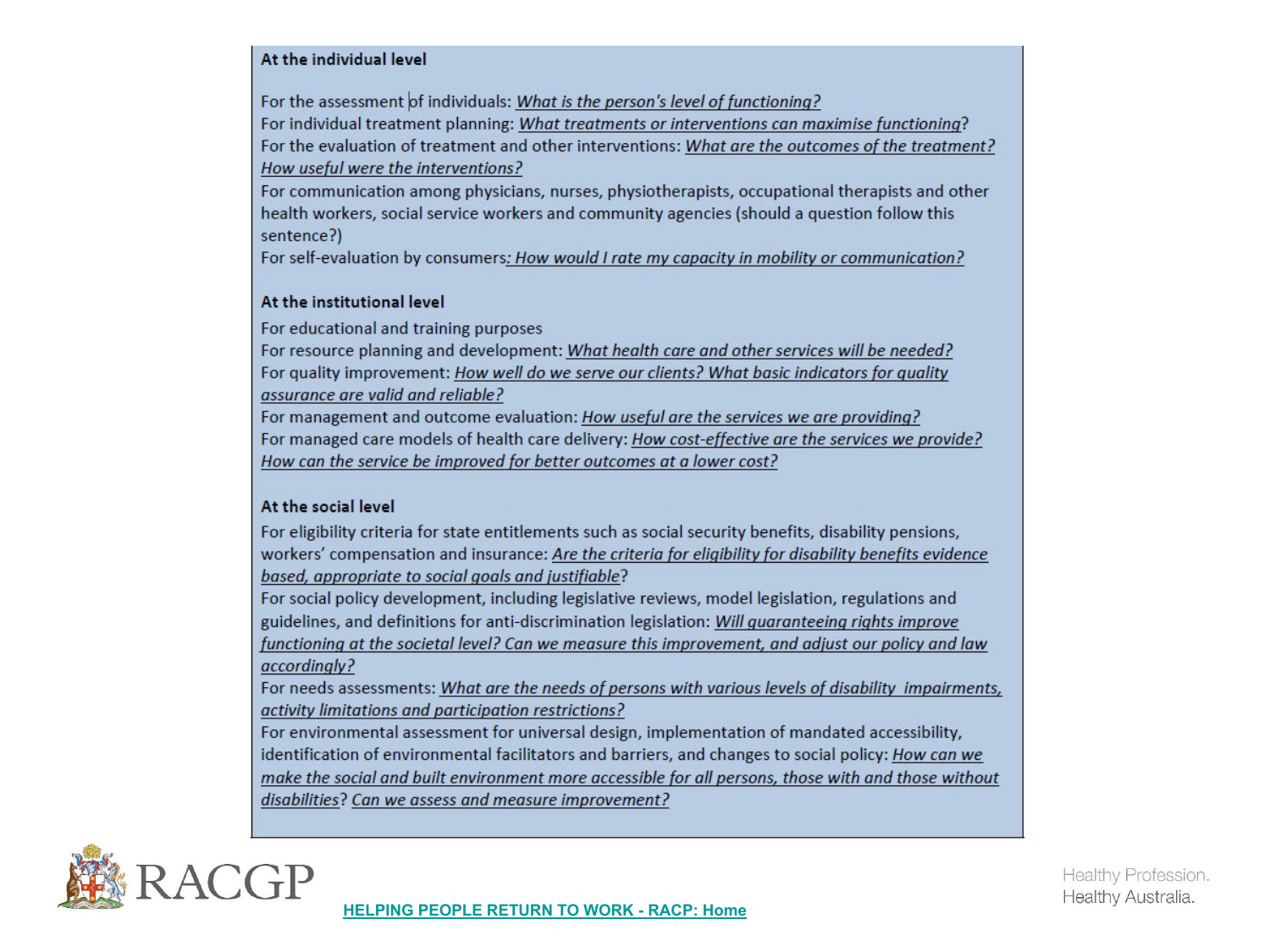## *The 'Flags Model*

The Three Flags are:

- Yellow flags are about the **Person** (thoughts, feelings, behaviours)
- Blue flags are about the **Workplace** (work and health concerns)
- Black flags are about the **Context** (relevant people, systems and policies).

Identification is about looking for unhelpful behaviours and circumstances. All players have a role in spotting flags related to:

- the **Person** with the problem;
- their **Workplace**;
- wider **Context** of their lives.

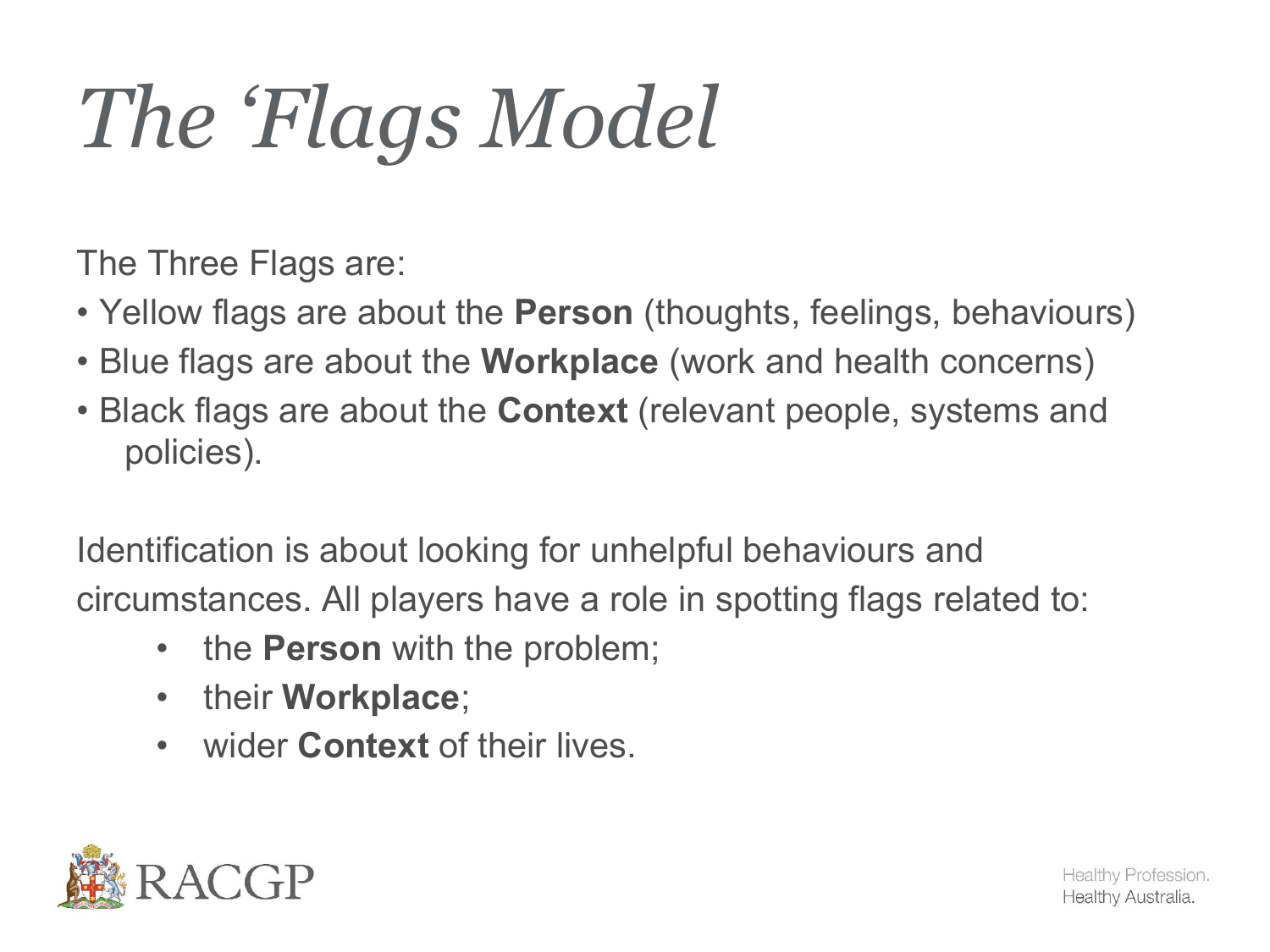

### **Promote patients understanding of their condition** Role of Medical practitioners

- Communicate return to work options
- Provide sufficient consultation time
- Advise patients about the natural history of their condition
- Be aware that a patient's attitude to their injury or illness

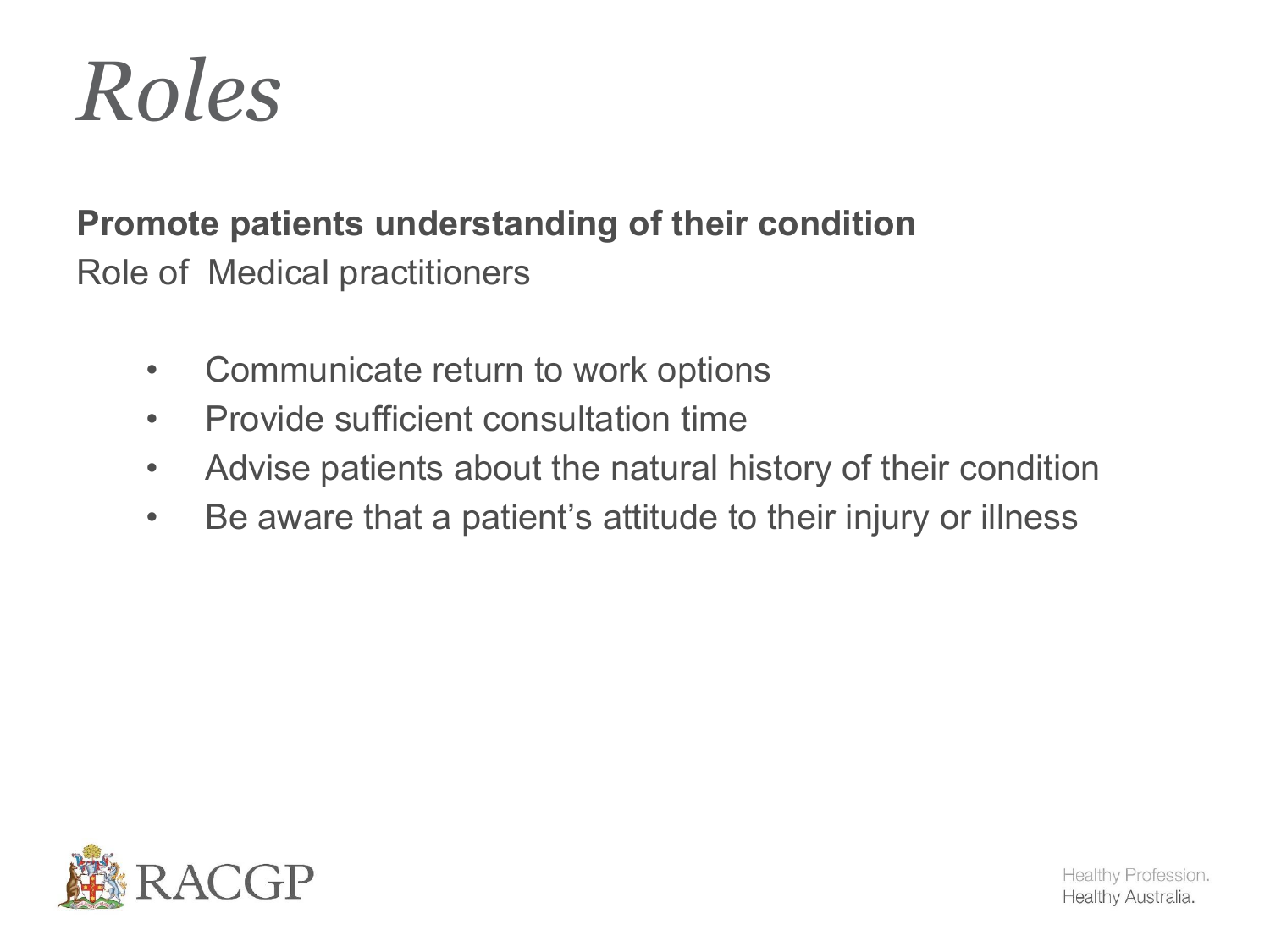

- **Employee and employer responsibilities to prevent disability**
	- Misunderstandings about work contribution ,to health conditions should be corrected.
	- Both employer and employee have roles and responsibilities that need to be assumed in this process.

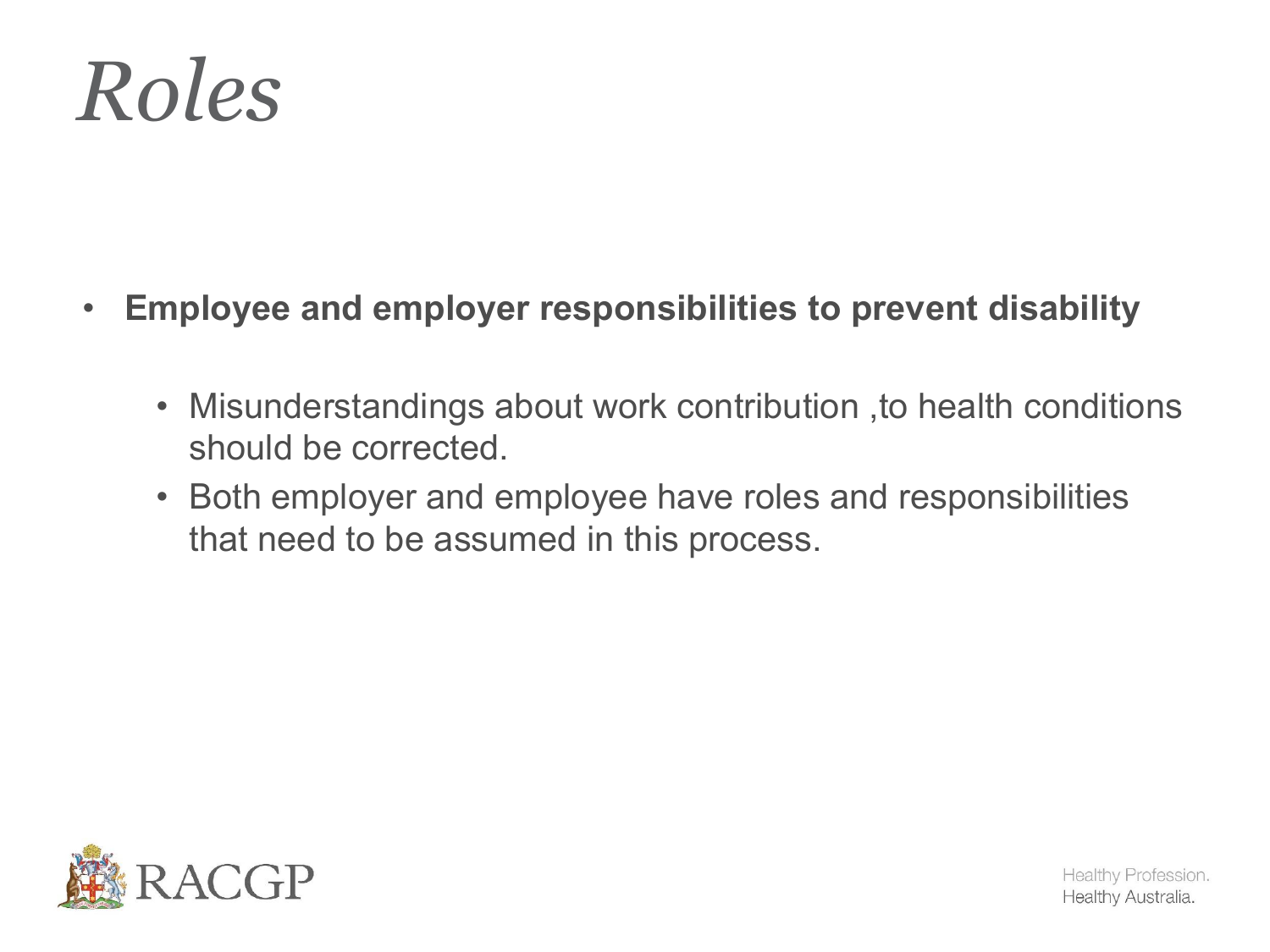

### **Four major Principles for insurers to assist employers and employees:**

- To resolve claims justly and expeditiously
- To handle claims proactively to optimise the patients recovery time and process
- To act objectively and openly, with honesty and professionalism
- To keep patients and employers informed of the status and progress of their claims

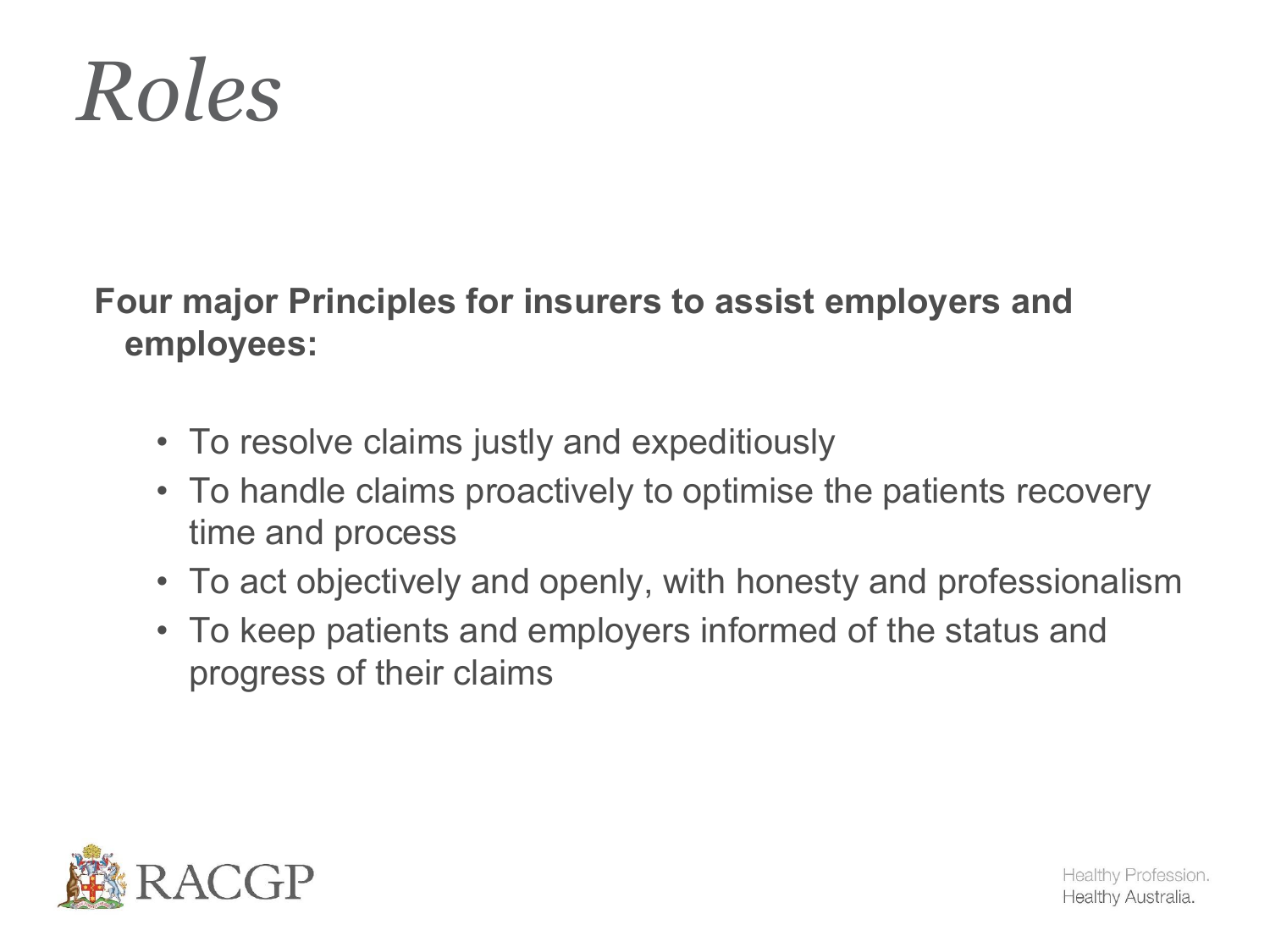### *Stakeholders relationships*